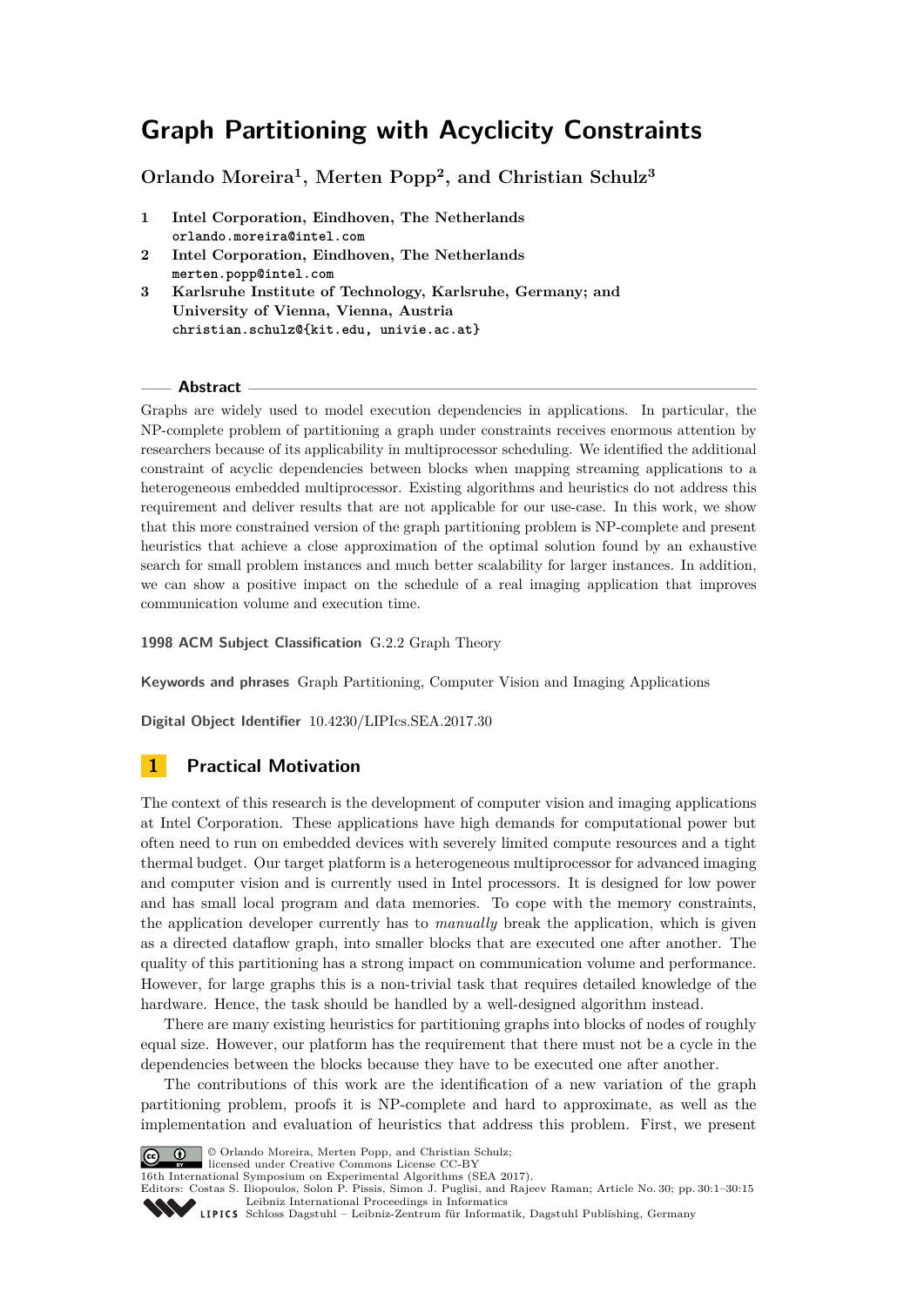### **30:2 Graph Partitioning with Acyclicity Constraints**

<span id="page-1-1"></span>

**Figure 1** Depiction of an imaging application graph. The nodes represent processing kernels and are annotated with the size of the program binaries. The OpenVX graph as specified by the developer using the API standard is shown in (a), virtual images are intermediate data. The initial SDF representation is shown in (b) where the edges are annotated with the buffer size, (c) shows an invalid partition with minimal edge cut, but a bidirectional connection between blocks and thus a cycle in the quotient graph. A valid partitioning with minimal edge cut is shown in (d).

all necessary background information on the application graph and hardware and explain our additional constraint in Section [2.](#page-1-0) We then continue to briefly introduce all basic concepts and related work in Section [3.](#page-2-0) We have not been able to identify works that address the aforementioned constraint of our problem variant, which originates from the hardware platform and disallows cycles between blocks. The proofs are found in Section [4](#page-4-0) and the proposed heuristic algorithms in Section [5.](#page-5-0) We perform a number of experiments in Section [6,](#page-9-0) where we use small graphs to compare our heuristics against an optimal algorithm that uses exhaustive search. We then evaluate our heuristics for larger graphs in the context of a real-world imaging application and estimate the impact on the application. In addition, we demonstrate the scalability of our heuristics with a set of large graphs. Finally, we conclude in Section [7.](#page-12-0)

# <span id="page-1-0"></span>**2 Background**

Computer vision and imaging applications can often be expressed as stream graphs where nodes represent tasks that process the stream data and edges denote the direction of the dataflow. The widely-accepted industry standard OpenVX [\[11\]](#page-13-0) released in 2014 by the Khronos group uses a graph-based execution model. With the OpenVX API the developer can specify the data flow of the application as a graph independent of hardware constraints. The hardware vendor on the other hand can provide an API implementation that uses advanced optimizations [\[21\]](#page-13-1) like specialized hardware, parallelized and pipelined node execution, overlapped computation and data transfers and aggregated data transfers to avoid a round trip to external memory.

The application is specified as a Directed Acyclic Graph (DAG) in OpenVX. The nodes of the DAG are either kernels (small, self-contained functions) or data objects. Edges denote data dependencies and always connect exactly one kernel with one data object. No cycles or feedback loops are allowed [\[11\]](#page-13-0). The need of some imaging algorithms to access previous data (e.g. video stabilization) is addressed by special OpenVX delay objects that hold data of previous graph executions. Our existing tool flow converts the OpenVX graph in linear time into an Synchronous Dataflow (SDF) graph. SDF is a model of computation that abstracts from functionality and enables several prevalent analysis and scheduling techniques [\[15\]](#page-13-2). In this representation, nodes represent processing and the directed edges represent FIFO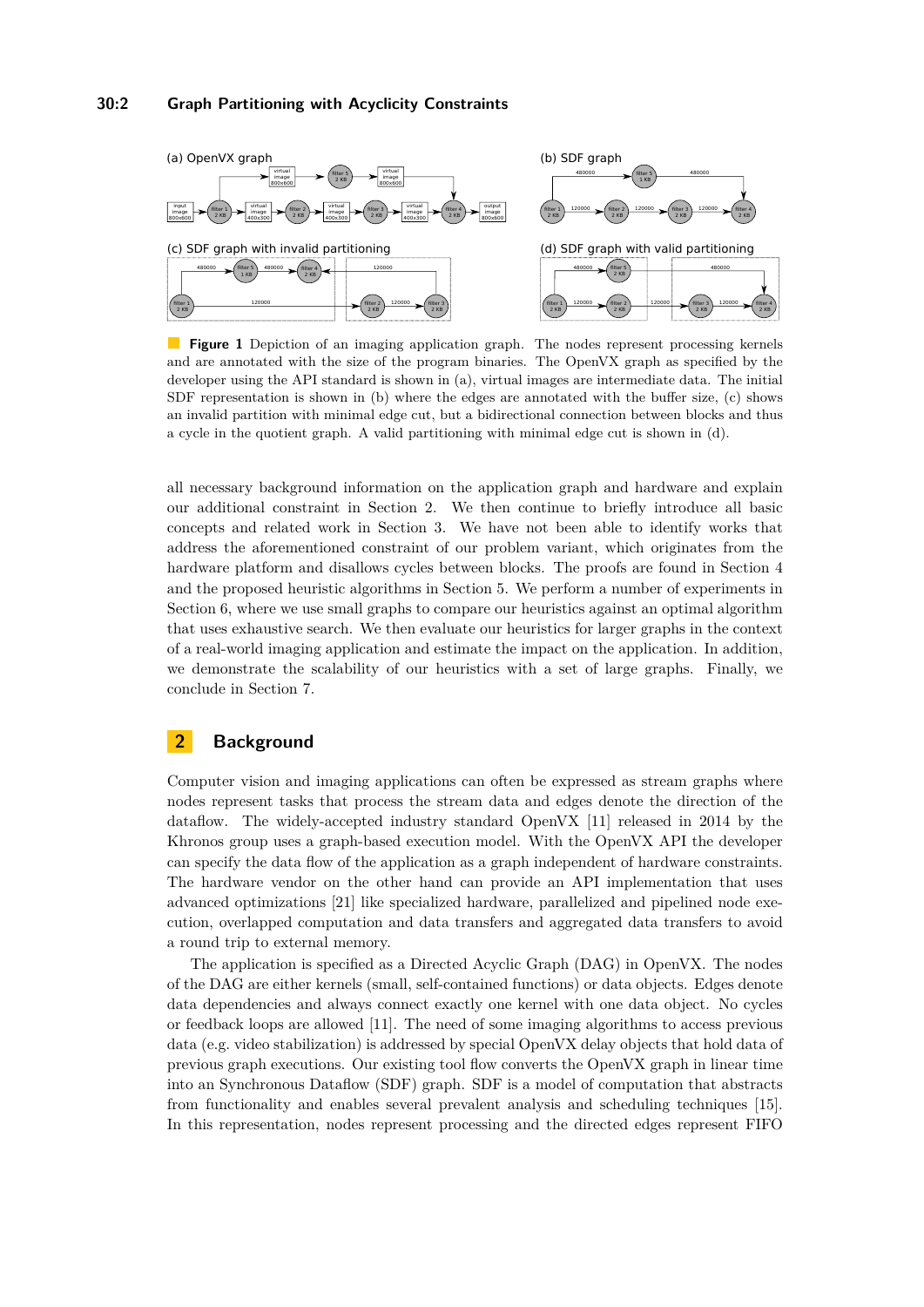#### **O. Moreira, M. Popp, and C. Schulz 30:3 30:3 30:3**

buffers. The SDF nodes are annotated with the program size for each kernel in the OpenVX graph. If two kernels are linked by a data object in the OpenVX graph, the SDF nodes are connected by a directed edge annotated with the size of the data object. The resulting graph is a DAG. An example of this conversion is shown in Figure [1a](#page-1-1) and [1b](#page-1-1).

In this work, we address a graph partitioning problem that arises when mapping the nodes of a DAG to the processing elements of a heterogeneous embedded multiprocessor. The processing elements (PEs) of this platform have a private local data memory and a separate program memory. A direct memory access controller is used to transfer data between the local memories and the external DDR memory of the system. The data memories have a size in the order of hundreds of kilobytes and can thus only store a small portion of the image. Therefore the input image is divided into *tiles*. The mode of operation of this hardware usually is that the nodes in the application graph are assigned to PEs and process the tiles one after the other. In most cases this can be pipelined such that while the PEs process the current tile, the direct memory access controller concurrently loads the next tile to the local memories and writes the processed tile from the previous iteration back to main memory.

However, this is only possible if the program memory size of the PEs is sufficient to store all kernel implementations. For the hardware platform under consideration it was found that this is not the case for more complex applications such as a Local Laplacian filter [\[18\]](#page-13-3). Therefore a gang scheduling [\[7\]](#page-13-4) approach is used where the kernels are divided into groups of kernels (referred to as gangs) that do not violate memory constraints. Gangs are executed one after another on the target platform. After each execution, the kernels of the next gang are loaded. At no time any two kernels of different gangs are loaded in the program memories of the processors at the same time. Thus all intermediate data that is produced by the current gang but is needed by a kernel in a later gang needs to be transferred to external memory.

Since memory transfers, especially to external memories, are expensive in terms of power, the assignment of nodes to gangs is crucially important. There are many graph partitioning algorithms for the problem of dividing a graph into blocks of nodes under certain conditions [\[5\]](#page-13-5). However, in this case we require a strict ordering of gangs. Data objects may only be consumed in the same gang where they were produced and in gangs that are scheduled later. If this does not hold, there is no valid order in which the gangs can be executed on the platform. A valid order is a topological ordering of the graph that represents data dependencies between gangs. This graph can be created by taking the original DAG of the application and contracting all nodes that are assigned to the same gang into a single node. In order for a valid gang execution order to exist, the resulting graph therefore must be a DAG itself. An example for an incorrect assignment is shown in Figure [1c](#page-1-1) and a correct assignment in Figure [1d](#page-1-1).

### <span id="page-2-0"></span>**3 Preliminaries**

In this section, we introduce the mathematical notation used throughout this paper, give the formal definition of the graph partitioning problem and show its relation to multiprocessor scheduling as a whole.

# **3.1 Basic Concepts**

Let  $G = (V = \{0, \ldots, n-1\}, E, c, \omega)$  be an directed graph with edge weights  $\omega : E \to \mathbb{R}_{>0}$ , node weights  $c: V \to \mathbb{R}_{\geq 0}$ ,  $n = |V|$ , and  $m = |E|$ . We extend  $c$  and  $\omega$  to sets, i.e.,  $c(V') := \sum_{v \in V'} c(v)$  and  $\omega(E') := \sum_{e \in E'} \omega(e)$ . We are looking for *blocks* of nodes  $V_1, \ldots, V_k$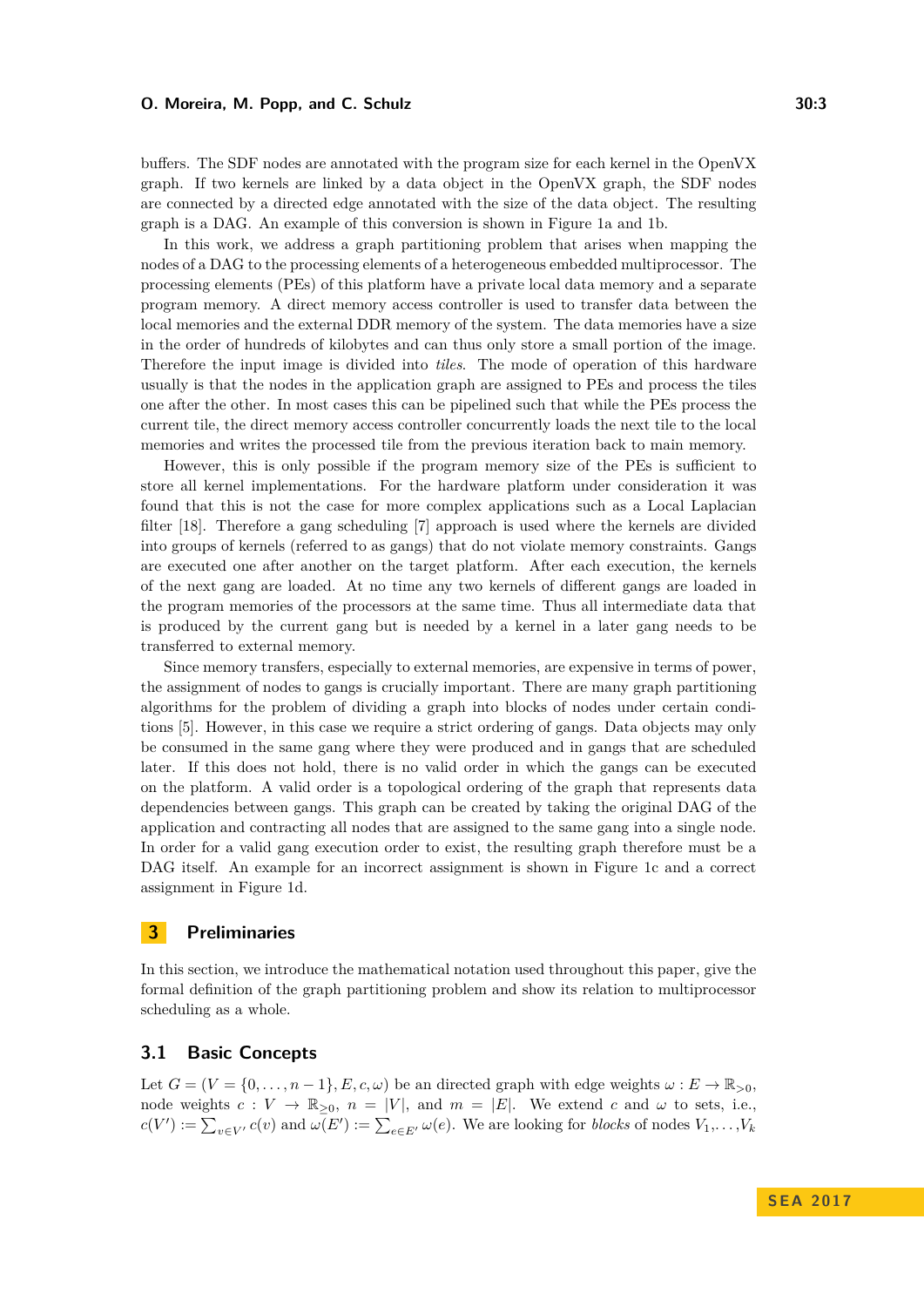### **30:4 Graph Partitioning with Acyclicity Constraints**

that partition *V*, i.e.,  $V_1 \cup \cdots \cup V_k = V$  and  $V_i \cap V_j = \emptyset$  for  $i \neq j$ . We call a block  $V_i$ *underloaded* [*overloaded*] if  $c(V_i) < L_{\text{max}}$  [if  $c(V_i) > L_{\text{max}}$ ]. If a node *v* has a neighbor in a block different of its own block then both nodes are called *boundary nodes*. An abstract view of the partitioned graph is the so-called *quotient graph*, in which nodes represent blocks and edges are induced by connectivity between blocks. The *weighted* version of the quotient graph has node weights which are set to the weight of the corresponding block and edge weights which are equal to the weight of the edges that run between the respective blocks.

# **3.2 Problem Definition**

The partitions that we are looking for have to satisfy two constraints: a balancing constraint and a acyclicity constraint. The *balancing constraint* demands that  $\forall i \in \{1..k\} : c(V_i) \leq$  $L_{\text{max}} := (1 + \epsilon) \lceil \frac{c(V)}{k} \rceil$  $\left\lfloor \frac{V}{k} \right\rfloor$  for some imbalance parameter  $\epsilon \geq 0$ . The *acyclicity constraint* mandates that the quotient graph is acyclic. The objective is to minimize the total *cut*  $\sum_{i,j} w(E_{ij})$  where  $E_{ij} := \{(u, v) \in E : u \in V_i, v \in V_j\}$ . The *directed graph partitioning problem with acyclic quotient graph (DGPAQ)* is then defined as finding a partition *Π* :=  ${V_1, \ldots, V_k}$  that satisfies both constraints while minimizing the objective function.

# **3.3 Relation to Scheduling**

The balancing constraint ensures that the size of the programs in a scheduling gang does not exceed the program memory size of the platform and thus is an important constraint for scheduling. Reducing the edge cut reduces the amount of data transfers between gangs and thus improves the memory bandwidth requirements of the application. Note that an application is either compute-limited (processors are always occupied) or bandwidth-limited (processors wait for data). Thus a minimization of transfers does not guarantee an optimal schedule. However, especially in embedded systems, the memory bandwidth is often the bottleneck and a schedule requiring a large amount of transfers will neither yield a good throughput nor good energy efficiency [\[17\]](#page-13-6). Therefore, we address the problem of minimizing the edge cut under the given constraints in isolation and do not solve a scheduling problem in this work. We provide linear-time heuristics that can later be employed as subroutines in broader scheduling algorithms to reduce data transfers.

# **3.4 Related Work**

There has been a vast amount of research on graph partitioning so that we refer the reader to [\[23,](#page-14-1) [4,](#page-13-7) [5\]](#page-13-5) for most of the material. Here, we focus on issues closely related to our main contributions. All general-purpose methods that are able to obtain good partitions for large real-world graphs are based on the multilevel principle. The basic idea can be traced back to multigrid solvers for systems of linear equations [\[24\]](#page-14-2) but more recent practical methods are based on mostly graph theoretical aspects, in particular edge contraction and local search. There are many ways to create graph hierarchies such as matching-based schemes [\[27,](#page-14-3) [14,](#page-13-8) [19\]](#page-13-9) or variations thereof [\[1\]](#page-13-10) and techniques similar to algebraic multigrid, e.g. [\[16\]](#page-13-11). We refer the interested reader to the respective papers for more details. Well-known software packages based on this approach include Jostle [\[27\]](#page-14-3), KaHIP [\[22\]](#page-13-12), Metis [\[14\]](#page-13-8) and Scotch [\[6\]](#page-13-13). However, none of these tools can partition directed graphs under the constraint that the quotient graph is a DAG. We are not aware of any related work that is able to satisfy this constraint.

Gang scheduling was originally introduced to efficiently schedule parallel programs with fine-grained interactions [\[7\]](#page-13-4). In recent work, this concept has been applied to schedule parallel applications on virtual machines in cloud computing [\[25\]](#page-14-4) and extended to include hard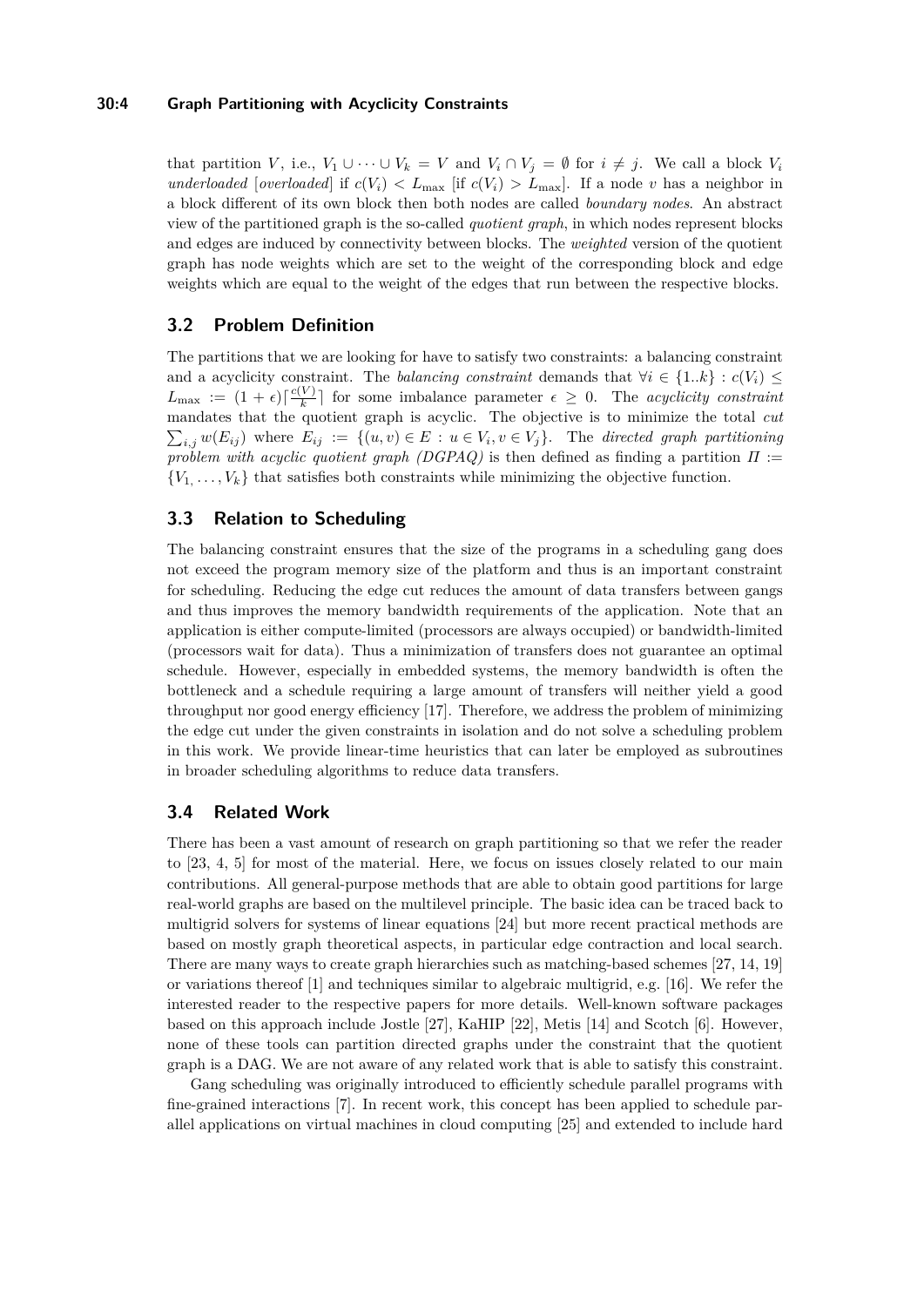#### <span id="page-4-1"></span>**O. Moreira, M. Popp, and C. Schulz 30:5 30:5 30:5**



**Figure 2** Reduction: subset sum problem is reduced to DGPAQ by creating a node for each *a<sup>i</sup>* (the nodes in the center) and adding a source and sink node with edges as shown.

real-time tasks [\[10\]](#page-13-14). An important difference to our work is that in gang scheduling all tasks that exchange data with each other are assigned to the same gang, thus there is no communication between gangs. In our work, the limited program memory of embedded platforms does not allow to assign all kernels to the same gang. Therefore, there is communication between gangs which we aim to minimize by employing graph partitioning methods.

### <span id="page-4-0"></span>**4 Hardness Results**

In this section, we show that the problem under consideration is NP-complete when restricted to the case  $k = 2$  and  $\epsilon = 0$ , and also hard to approximate with a finite approximation factor for  $k \geq 3$ . A given solution for an instance of DGPAQ can be verified in linear time by constructing the quotient graph  $\mathcal{Q}$ , checking the balance constraint and checking  $Q$  for acyclicity. The last task can be done in linear time in the size of  $Q$  using Kahn's algorithm [\[13\]](#page-13-15). We now reduce the subset sum problem to our problem. The proof is inspired by the reduction used in [\[20\]](#page-13-16) which shows that the most balanced minimum cut problem is NP-complete.

### **Theorem 1.** *The DGPAQ problem is NP-complete for the bi-partitioning case with*  $\epsilon = 0$ *.*

**Proof.** We reduce the NP-complete [\[9\]](#page-13-17) subset sum problem to DGPAQ. The decision version of the subset problem is stated as follows: Given a set of integers  $\{a_1, \ldots, a_n\}$ , is there a non-empty subset  $I \subseteq \{1, \ldots, n\}$  such that  $\sum_{i \in I} a_i = \sum_{i \notin I} a_i$  holds? The construction of an equivalent instance of DGPAQ is as follows: We construct a DAG  $G = (V, E, c)$  with nodes  $s, t \in V$  as well as a node  $v_i \in V$  for each  $i \in \{1, ..., n\}$ . Then we set  $A := \sum_i 2a_i$  and define the node weights as  $c(s)$ ,  $c(t) := A$ ,  $c(v_i) := 2a_i$ . Afterwards, we insert edges  $(s, v_i)$   $\forall i$ and  $(v_i, t)$   $\forall i$ . The graph is a DAG – an example topological ordering puts *s* first, *t* last and the remaining nodes at arbitrary positions in between. Figure [2](#page-4-1) illustrates the construction. By definition,  $L_{\text{max}} = 3A/2$  for this instance of DGPAQ. Note that by construction *A* is divisible by 2. The construction can be done in polynomial time. Note that all balanced partitions  $(S, V \ S)$  cut *n* edges, and due to the balance constraint *s* and *t* can never be in the same block. This ensures that there cannot be any edge  $(u, v)$  with  $u \in V \backslash S$  and  $v \in S$ and hence the quotient graph is acyclic. If the subset sum instance is a yes instance, then there is perfectly balanced bipartition and vice versa.

The following theorem shows that it is not possible to find a finite factor approximation algorithm for our general problem where *k* is not a constant. The proof is a modification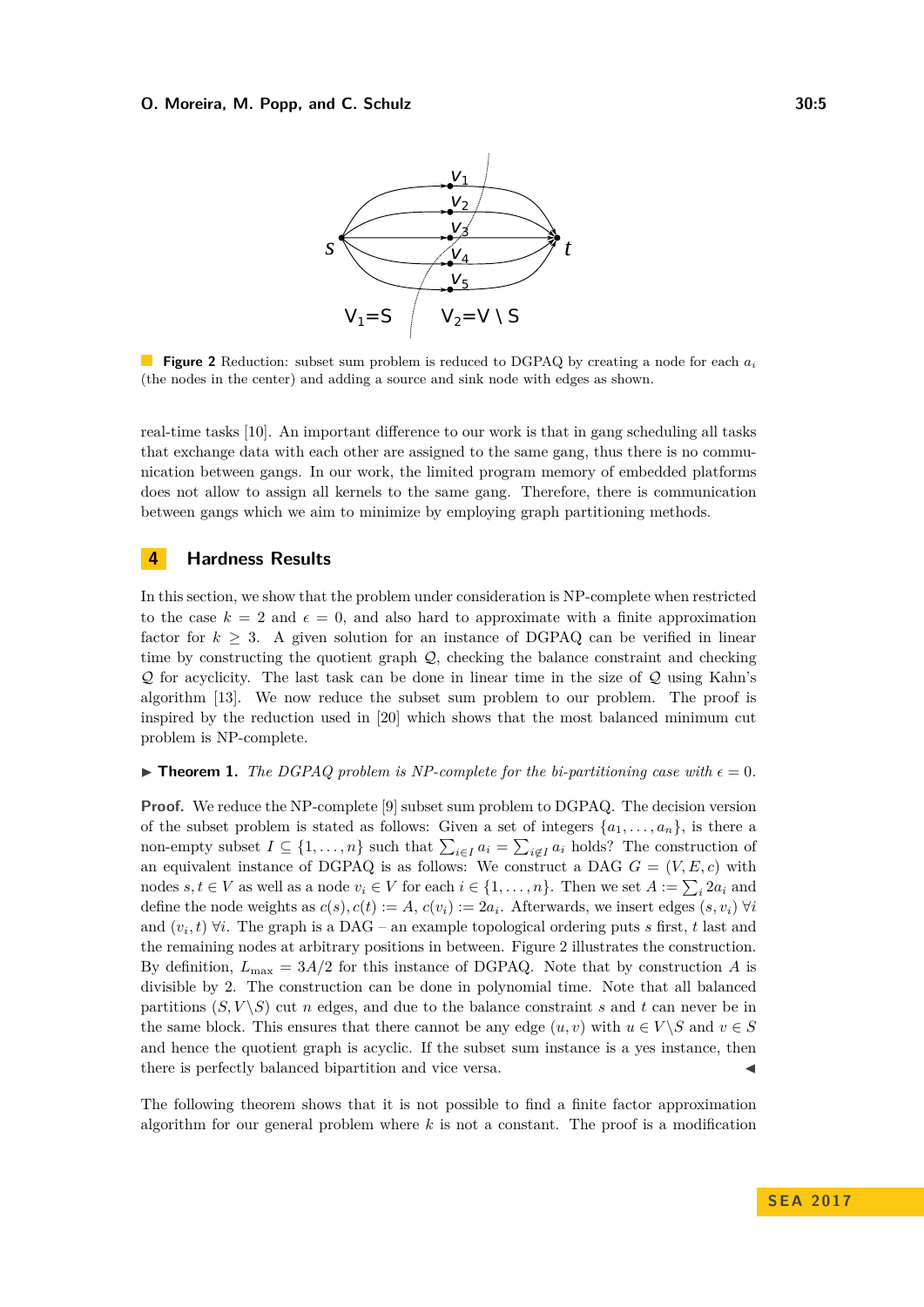#### **30:6 Graph Partitioning with Acyclicity Constraints**

of the proof by Andreev and Räcke [\[2\]](#page-13-18) which shows this for the classical graph partitioning problem, i.e. no acyclicity constraint and for undirected inputs. Hence, we follow the proof of [\[2\]](#page-13-18) closely with the difference being that the inputs that we construct are DAGs.

I **Theorem 2.** *The directed graph partitioning problem with acyclic quotient graph has no polynomial time approximation algorithm with a finite approximation factor for*  $\epsilon = 0, k \geq 3$  $unless P = NP$ .

**Proof.** The 3-Partition problem is defined as follows. Given  $n = 3k$  integers  $a_1, \ldots, a_n$ and a threshold *A* such that  $A/4 < a_i < A/2$  and  $\sum_i a_i = kA$ , decide whether the numbers can be partitioned into triples such that each triple adds up to *A*. This problem is *strongly* NP-complete [\[9\]](#page-13-17), i.e. the problem remains NP-complete if all numbers  $a_i$  and A are polynomially bounded.

Now suppose we have an approximation algorithm for the directed graph partitioning problem with acyclic quotient graph for  $\epsilon = 0$ . We can use this algorithm to decide the 3-Partition problem with polynomially bounded numbers. To do so, we construct a graph *G* that contains *n* subgraphs. Subgraph *i* has  $a_i$  nodes. All weights are set to 1. We make each of the subgraphs a directed clique, i.e. all edges  $(u, v)$  with  $u < v$  are inserted into the subgraph. By construction  $G$  is a DAG. This is the main difference to  $[2]$  in which the subgraphs are undirected cliques. Also since all numbers are polynomially bounded, the construction takes polynomial time.

Now, if the 3-Partition instance can be solved, the *k*-DGPAQ problem in *G* can be solved without cutting any edge. Note that this solution also fulfills the acyclicity constraint. If the 3-Partition instance cannot be solved, then the optimum solution to the *k*-DGPAQ problem will cut at least one edge. An approximation algorithm with finite approximation factor has to differentiate between these two cases. Hence, it can solve the 3-Partition problem.

# <span id="page-5-0"></span>**5 Heuristic Algorithms**

In this section we present simple yet effective construction and local search heuristics to tackle the problem. Our general approach is as follows: First create an initial solution based on a topological ordering of the input graph and then apply a local search strategy to improve the objective of the solution while maintaining both constraints. We start the section with the construction algorithm and then present different local search heuristics.

# **5.1 Construction Algorithm**

All of our local search heuristics start with an initial partitioning that fulfills both constraints, i.e. the quotient graph is acyclic and the balance constraint is satisfied. Our algorithm does this by computing a random topological ordering of the nodes using a modified version of Kahn's algorithm with randomized tie-breaking. More precisely, the algorithm initializes a list S with all nodes that have indegree zero and an empty list T. It then repeats the following steps until the list S is empty: Select a node from S uniformly at random and remove it from the list. Add the node to the tail of T. Remove all outgoing edges of the node. If this reduces the indegree of another node to zero, add it to S. When the algorithm terminates, the list T is a topological ordering of all nodes unless the graph has a cycle. Using list T, we can now derive initial solutions by dividing the graph into blocks of consecutive nodes w.r.t. the ordering. Due to the properties of the topological ordering there is no node in a block  $V_j$  that has an outgoing edge ending in a block  $V_i$  with  $i < j$ . Hence, the quotient graph of our solution is cycle-free. In addition, the blocks are chosen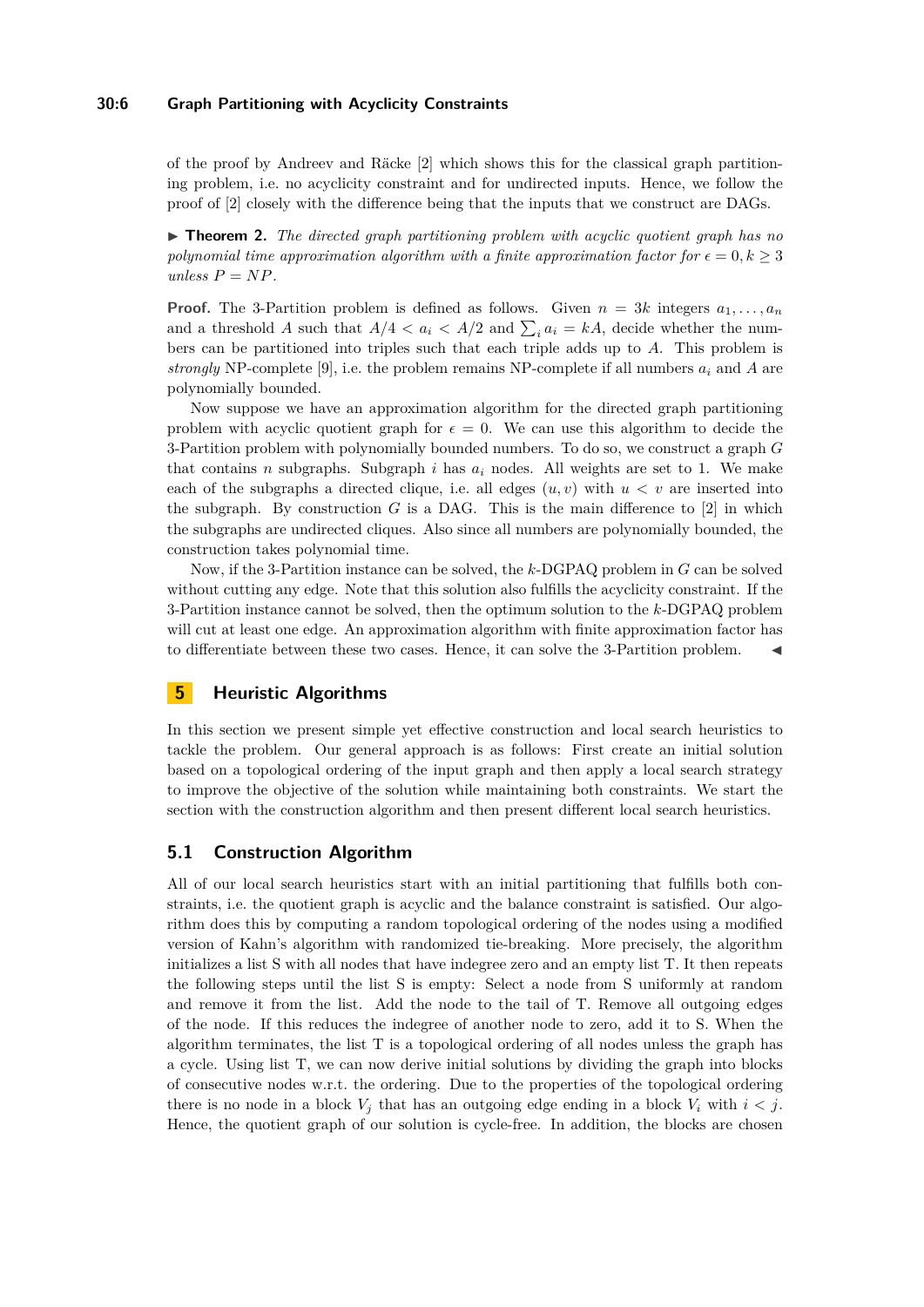#### <span id="page-6-0"></span>**O. Moreira, M. Popp, and C. Schulz 30:7 30:7 30:7**



**Figure 3** A DAG divided into three blocks. Internal edges are solid, external edges are dashed. Node *v* is a node that has non-zero internal and external cost for both *Cin* and *Cout*. Because of  $(s, v) \in E \Rightarrow C_{in}(v, 2) > 0$ , the node cannot be moved to  $V_1$ . Because of  $(v, t) \in E \Rightarrow C_{out}(v, 2) > 0$ , the node cannot be moved to *V*<sup>3</sup> either.

such that the balance constraint is fulfilled. There is obviously a large number of possible divisions. Our algorithm generates a balanced initial partitioning by dividing the ordering into blocks of size  $\lfloor \frac{c(V)}{k} \rfloor$  $\left[\frac{V}{k}\right]$  or  $\left[\frac{c(V)}{k}\right]$  $\frac{V}{k}$  uniformly at random. Since the construction algorithm is randomized, we run the heuristics  $\ell$  times with different initial partitionings and pick the best solution afterwards.

### **5.2 Local Search Algorithms**

Our local search heuristics take a given initial solution and move nodes between the blocks in order to decrease the edge cut. The reduction of the edge cut after a move is called the *gain* of the move. To compute the gain when moving node  $v$ , we define two functions:

$$
C_{in}(v,i) := \omega(\{(u,v) \in E : u \in V_i\})
$$
  

$$
C_{out}(v,i) := \omega(\{(v,u) \in E : u \in V_i\})
$$

Roughly speaking, *Cin* is the combined weight for all edges that start in nodes of block  $V_i$  and end in *v*. Analogously,  $C_{out}$  is the combined weight of all edges that start in *v* and connect to nodes in the block  $V_i$ . If  $v \in V_i$ , these costs are the weights of *internal* edges. These edges will become external edges and increase the objective if we move *v* to a different block. If  $v \in V_j$ ,  $j \neq i$ , then these costs are weights of *external* edges, which will become internal and thus reduce the edge cut if  $v$  is moved to  $V_i$ . Figure [3](#page-6-0) shows an example of internal and external edges.

We have multiple local search heuristics that differ in the size of the local search neighborhood: Simple Moves, Advanced Moves, Global Moves as well as FM moves. We found that the heuristics can often yield better results with a different initial partitioning. In order to compare the different heuristics, we will give each heuristic the same time budget and will restart the heuristics for different initial partitionings until it is exhausted.

# **5.2.1 Simple Moves (SM)**

Simple moves start by picking a node *v* and moving it to a different block if this does not violate the constraints and improves the objective. Our simple move heuristic only considers to move a node  $v \in V_i$  to adjacent blocks  $V_{i-1}$  and  $V_{i+1}$ . This is because there is a fast algorithm to check the *acyclicity constraint*. Assuming that the given solution is feasible with respect to both constraints, it is sufficient to check whether  $C_{out}(v, i) = 0$  in the case that we want to move *v* to  $V_{i+1}$  and  $C_{in}(v, i) = 0$  in the case that we want to move *v* to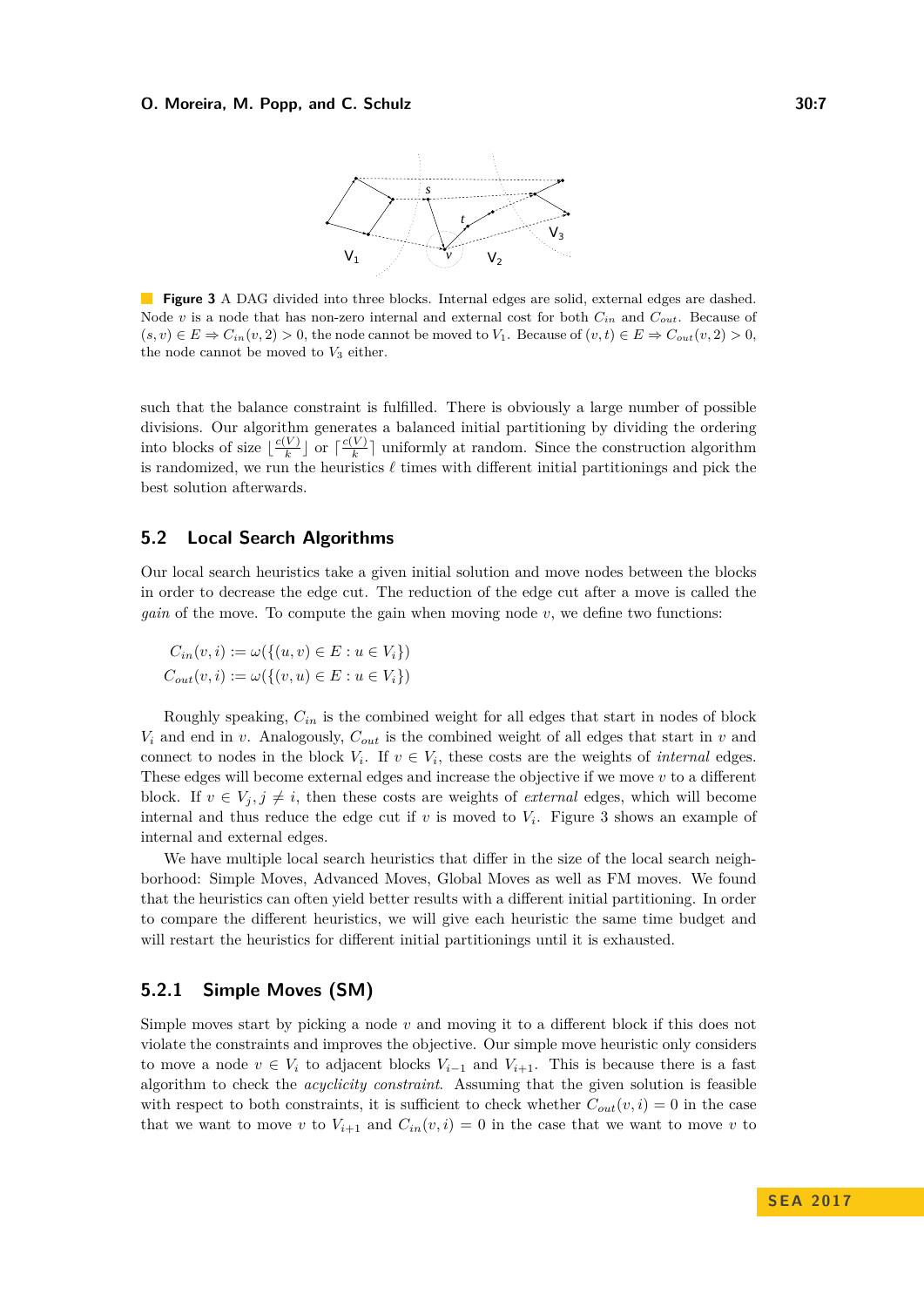#### **30:8 Graph Partitioning with Acyclicity Constraints**

 $V_{i-1}$ . The gain of a node movement depends on the block and is calculated as:

$$
\begin{cases} C_{in}(v, i-1) - C_{out}(v, i) & \text{when moving } v \text{ to } V_{i-1} \\ C_{out}(v, i+1) - C_{in}(v, i) & \text{when moving } v \text{ to } V_{i+1}. \end{cases}
$$

A block is eligible if the move does not create a cycle and does not overload the block. In addition, the gain has to be positive or zero but the balance of the partitioning is improved. If there is such a block, we move  $v$  to it. In the case that both blocks are eligible for the move and have the same gain, the heuristic selects one uniformly at random.

We repeat the process for all nodes. Our heuristic stops if there is no node with positive gain or balance cannot be improved. Hence, our heuristic terminates when a local minimum is found with respect to the local search neighborhood defined above. Note that even though the edge cut is not *strictly* monotonically decreasing, the combination of edge cut and difference in block weight is. In one pass, the heuristic considers the in- and outgoing edges of all nodes. Thus, each edge is considered exactly twice to calculate the gain for all nodes and the complexity of the heuristic is  $O(m)$  per round.

### **5.2.2 Advanced Moves (AM)**

This algorithm increases the local search neighborhood of the Simple Moves algorithm by considering more target blocks for a move. For the node  $v \in V_i$  under consideration, all incoming edges are checked to find the node  $u \in V_A$  where *A* is maximal. Also all outgoing edges are checked to find the node  $w \in V_B$  where *B* is minimal. Since the original partition was obtained from a topological ordering,  $A \leq i \leq B$  must hold, otherwise there would be back edges in the ordering and thus it would not be a topological ordering. If  $A = i = B$ , then the node *v* has in- and outgoing edges in its own block and cannot be moved. If  $A \lt i$ , then the node can be moved to blocks preceding  $V_i$  up to and including  $V_A$  in the topological ordering without creating a cycle. This is because all incoming edges of the node will either be internal to block  $V_A$  or are forward edges starting from blocks preceding  $V_A$ . Therefore it is still a topological ordering. However, when the node is moved to a block preceding *VA*, the edge starting in this block becomes a back edge and the ordering is not a topological ordering anymore. Similar, if  $i < B$ , the node can be moved to blocks succeeding  $V_i$  up to and including  $V_B$ . Thus moving the node to  $V_j$  with  $j \in \{A, \ldots, B\} \setminus \{i\}$  will preserve the topological ordering of blocks. This is a sufficient condition to ensure the acyclicity constraint and is not computationally expensive to check. However, since it is not a necessary condition, it might prevent the heuristic from testing some possible moves. The Global Moves heuristic does not have this limitation, but has a higher computational complexity.

The gain of the moves to all allowed  $V_i$  is computed with the cost functions described in the previous section as  $C_{in}(v, j) - C_{out}(v, i) + C_{out}(v, j) - C_{in}(v, i)$ . In each iteration, the move with the largest gain such that the constraints are maintained is selected. Tie-breaking and gains of zero are handled in the same way as in Simple Moves.

This heuristic considers each edge exactly twice in order to calculate the gain when moving the node to any other block. Afterwards, a block yielding maximal gain is selected, which can be done in time proportional to the degree of a node. Thus, the complexity of this heuristic is  $O(m)$ .

### **5.2.3 Global Moves (GM)**

With this algorithm, we increase the local search neighborhood even further by considering all other blocks. Starting from the initial partition, the algorithm computes the adjacency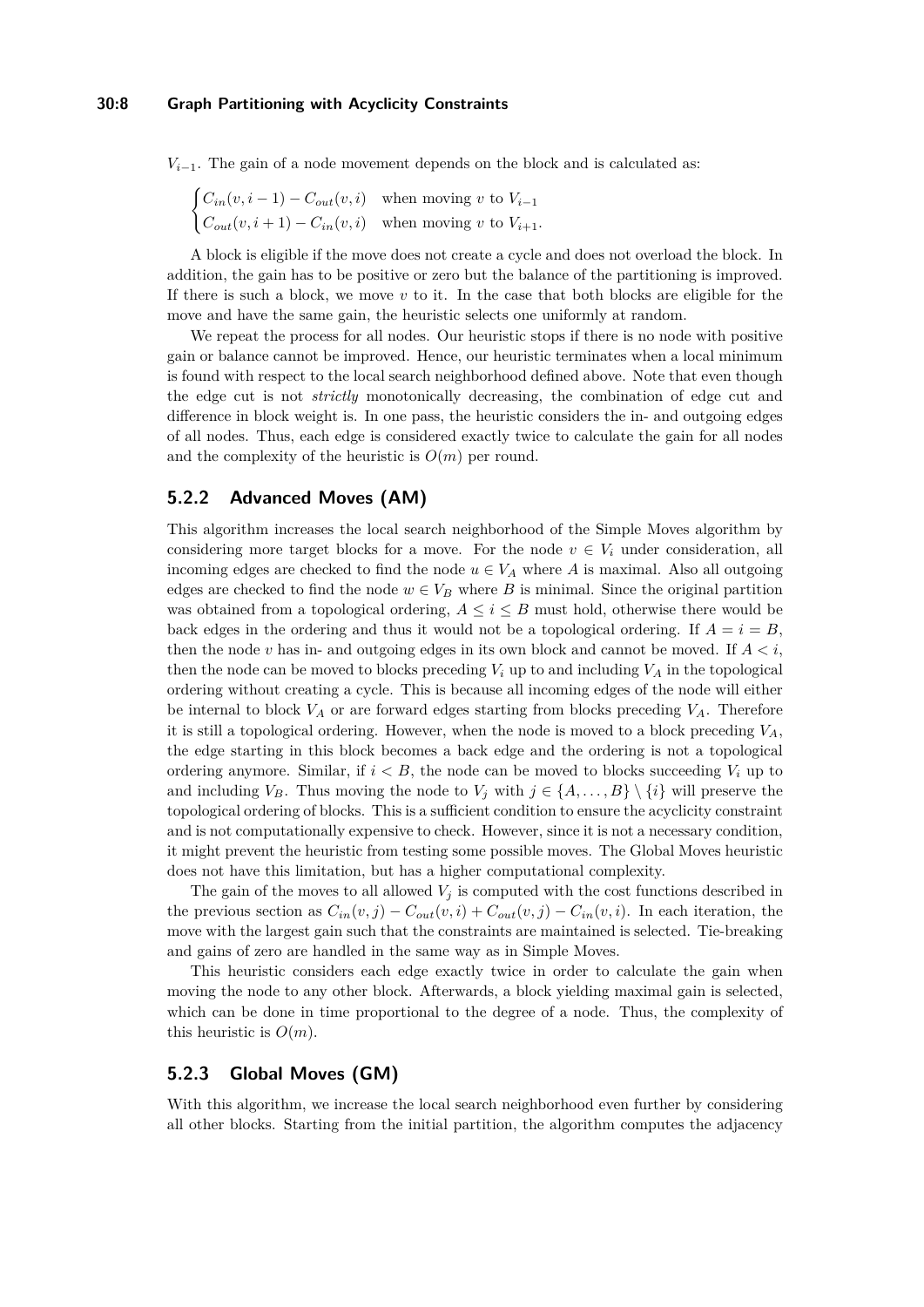#### **O. Moreira, M. Popp, and C. Schulz 30:9 30:9 30:9 30:9**

lists of the quotient graph. Throughout the algorithm the quotient graph is kept up-to-date. When moving a node we update the adjacency information of the quotient graph and record whether a new edge has been created. If this is the case we check the quotient graph for acyclicity by using Kahn's algorithm and undo the last movement if it created a cycle.

The calculation of the gain values can be done in  $O(m)$  as for the other heuristics. For a node, the heuristic needs to check the acyclicity constraint for all considered moves/blocks in the worst case. Since Kahn's algorithm checks the quotient graph for acyclicity, the total complexity of this heuristic is  $O(m(m_Q+k))$  where  $m_Q$  is the number of edges in the quotient graph. If the quotient graph is sparse, i.e.  $m_Q$  is  $O(k)$ , we get a complexity of  $O(km)$ .

# **5.2.4 FM Moves (FM)**

This heuristic combines the quick check for acyclicity of the Advanced Moves heuristic with an adapted Fiduccia-Mattheyses algorithm [\[8\]](#page-13-19) which gives the heuristic the ability to climb out of a local minimum. The initial partitioning is improved by exchanging nodes between a pair of blocks even if the gain is negative. The partition with the best objective that was seen during the pass will be returned. A pass starts with two blocks *A* and *B*, where *A* precedes *B* in the topological ordering of blocks. The algorithm will then calculate the gain for moving *enabled* boundary nodes to the other block. Using the same criterion to guarantee acyclicity as the Advanced Moves heuristic, we say that a boundary node is enabled if it is in *A* and does not have outgoing edges to nodes that precede *B* or it is in *B* and does not have incoming edges from nodes that follow *A*. The candidate moves, consisting of a gain and a node identifier, are inserted into a priority queue. The queue is a binary heap where the total order on the elements is implemented by comparing the gain of the moves and, if the gain is the same, a random number that is generated upon insertion.

In a loop that runs until the priority queue is depleted, the first move is extracted from the queue. If the selected move would overload the target block or is not enabled because it was disabled in a previous loop iteration, the heuristic continues with the next iteration. Otherwise, the move will be committed even if the gain is negative. The node is then locked, i.e. it cannot be moved again during this pass. This prevents thrashing and guarantees the termination of the algorithm. Unlike the Fiduccia-Mattheyses algorithm, a move in this scenario does not change the gain, it disables and enables other moves. For example, if a node *w* is moved from *A* to *B*, the heuristic will disable all nodes *v* in block *B* with  $(w, v) \in E$  since they do not fulfill the condition for acyclicity anymore and moving any of them to *A* would introduce a back edge in the topological ordering of blocks. This does not necessarily mean that the quotient graph would become cyclic, however, assuring this would require a more expensive check like Kahn's algorithm. Note that the gain of the moves does not need to be re-calculated since *w* was locked and thus all nodes *v* will not be enabled again in this pass. On the other hand, moving *w* enables nodes in *A* if they are connected with an outgoing edge to *w* and if after the move they do not have other outgoing edges to blocks preceding *B*. The heuristic will calculate the gain for these nodes, enable and insert them into the priority queue. A move from *B* to *A* will enable and disable moves correspondingly. The loop will continue to move nodes between the blocks until the priority queue is depleted, which occurs when all nodes are either disabled or locked. Since the number of loop iterations is hard to predict due to the reinsertion of moves, it is limited to 2*n/k* which did not have a measurable impact on the quality of obtained partitionings. The best objective that was achieved in the pass is recorded. In the final step, the last moves are undone if required to reach the corresponding partitioning. This terminates the inner pass of the heuristic.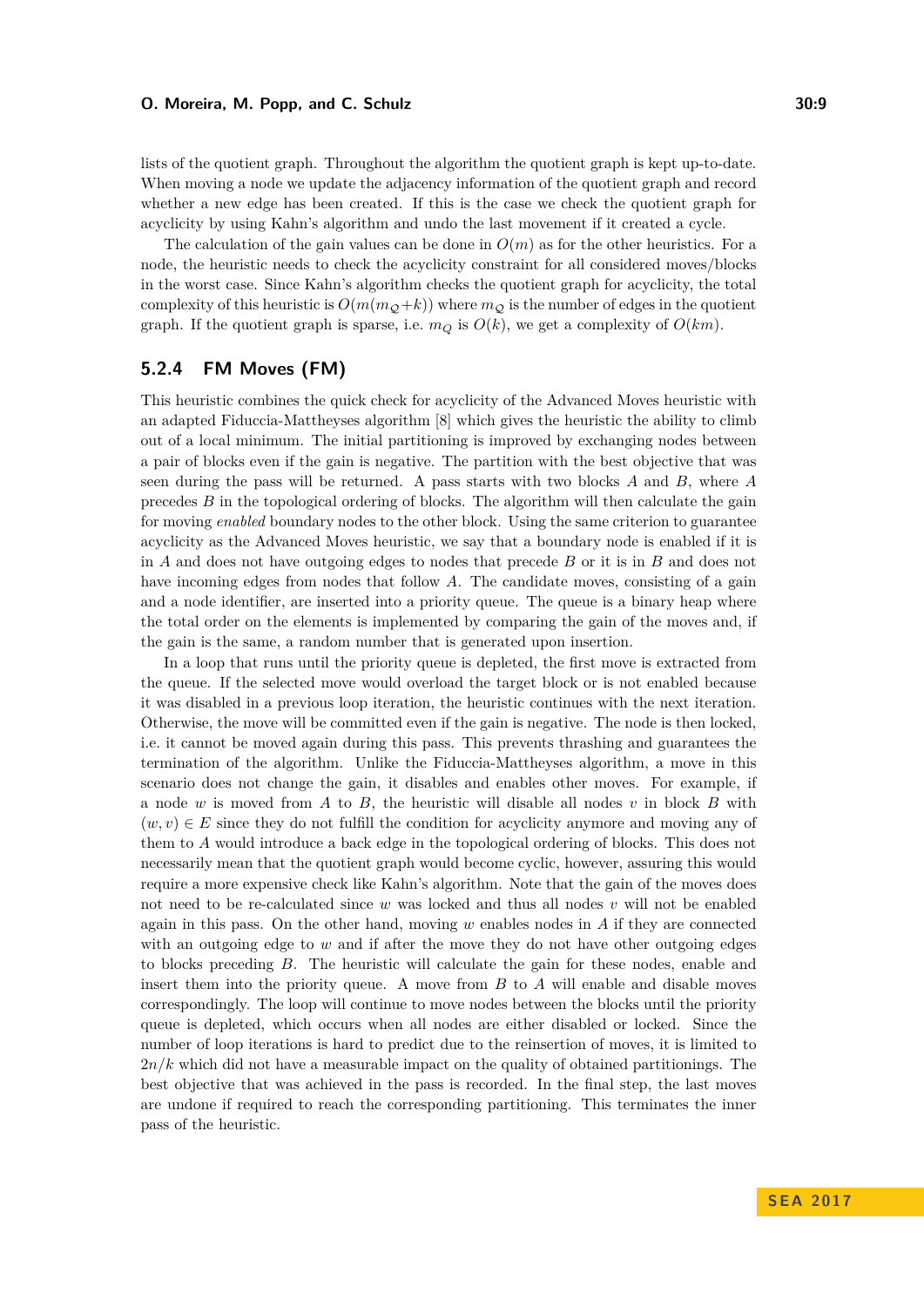#### **30:10 Graph Partitioning with Acyclicity Constraints**

The outer pass of the heuristic will repeat the inner pass for randomly chosen pairs of blocks. At least one of these blocks has to be "active". Initially, all blocks are marked as "active". If and only if the inner pass results in movement of nodes, the two blocks will be marked as active for the next iteration. The heuristic stops if there are no more active blocks.

The overall time to compute gain values is  $O(m)$ . We now analyze the running time for a pair of blocks. In the worst case, all nodes of both blocks are enabled in the beginning and initializing the priority queue with  $2n/k$  nodes requires  $O(\frac{n}{k})$  time. Note that we cannot use a bucket priority queue, since the weights associated with the edges can be more or less arbitrarily distributed. Removing a node with the best gain from the queue takes  $O(\log \frac{n}{k})$ time. If a move is committed in an iteration, the heuristic needs to calculate the gain of adjacent nodes. However, the heuristic will never calculate the gain of a move twice during a pass. Thus the total complexity of the inner pass is  $O(\frac{n}{k} \log \frac{n}{k})$ . Note that the inner pass needs to be performed for all pairs of blocks which yields overall time  $O(m + m_Q \frac{n}{k} \log \frac{n}{k})$ per round of the algorithm, or  $O(m + n \log \frac{n}{k})$  if the quotient graph is sparse.

# <span id="page-9-0"></span>**6 Experimental Evaluation**

In this section we evaluate the performance of our algorithms. We start by presenting methodology and the systems we use for the evaluation. Then we evaluate the solution quality on small instances by comparing with the optimal solutions and evaluate our algorithms on complex imaging filters. We finish with testing the scalability of our algorithms.

**Methodology.** We have implemented the algorithms described above using  $C_{++}$ . All programs have been compiled using  $g++ 4.8.0$  and 32 bit index data types. The system we use is equipped with two Intel Xeon X5670 Hexa-Core processors (Westmere) running at a clock speed of 2.93 GHz. The machine has 128GB main memory, 12MB L3-Cache and 6×256KB L2-Cache. All instances described in this section will be made available on request.

**Comparison with Optimal Solutions.** This section compares the results of our heuristics against the optimal solution obtained by a non-polynomial time algorithm that performs an exhaustive search. We create a set of random graphs that are close to instances from typical applications. Our generation algorithm works by consecutively adding new graph levels with a random number of nodes. Each of the new nodes is connected to a random number of nodes in previous levels. Because the application domain of this work is imaging, we use a small number of input and output nodes (between one and three) which is typically the case for imaging and vision kernels (compare library of OpenVX vision functions [\[12\]](#page-13-20)). Since the weight of nodes is representing the program size, we select a random value between the size of the smallest and the largest kernel in an implementation of the Local Laplacian filter for our target platform. The weight of edges is uniformly chosen between 1 and 100 to account for different sizes for intermediate buffers between the functions.

Because the following parameters have a major impact on the structure of the graph, we use two different values for each and generate 25 graphs for each of the eight resulting parameter combinations:

The maximum size of a graph level is either set to a high value  $(\sqrt{n})$  which results in a graph that can in extreme cases have  $\sqrt{n}$  levels with about  $\sqrt{n}$  nodes each, meaning that there is a high amount of data parallelism, and low values  $(\sqrt[4]{n})$  such that the graph resembles more a long chain of nodes and thus represents the classical imaging pipeline with low data parallelism on kernel level.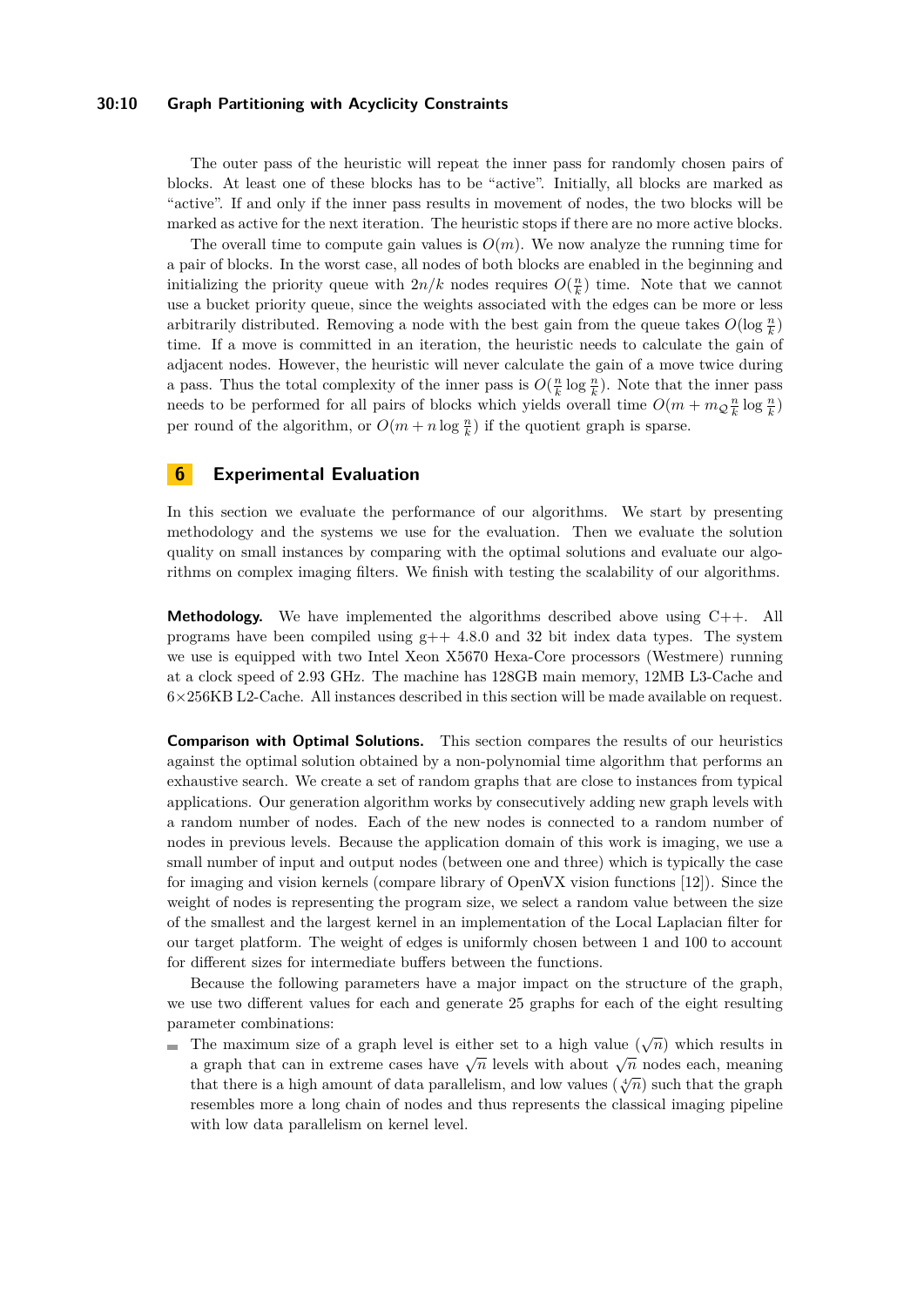#### **O. Moreira, M. Popp, and C. Schulz 30:11 30:11**

| $\boldsymbol{k}$ | $\epsilon$ | <b>SM</b> | AM        | <b>GM</b> | FM       |
|------------------|------------|-----------|-----------|-----------|----------|
| $\overline{2}$   | 20 %       | $3.41\%$  | $3.41\%$  | 3.41 %    | $0.26\%$ |
|                  | $30\%$     | 11.94 %   | 11.91 %   | 11.90 %   | $0.33\%$ |
|                  | 40 %       | 14.71 %   | 14.78 %   | 14.58 %   | $1.29\%$ |
|                  | $50\%$     | 23.32 %   | 23.36 %   | 23.04 %   | $1.21\%$ |
| 4                | 20 %       | $1.89~\%$ | $1.27\%$  | $1.33\%$  | $0.74\%$ |
|                  | $30\%$     | 4.03 %    | $3.22\%$  | $3.25\%$  | $0.67\%$ |
|                  | 40 %       | $5.09~\%$ | $3.65~\%$ | 3.69 %    | $0.44\%$ |
|                  | 50 %       | $6.50~\%$ | 4.04 $%$  | 4.19 %    | $0.31\%$ |

<span id="page-10-0"></span>**Table 1** Each cell shows the averaged result of the heuristic for the current combination of block count  $k$  and imbalance  $\epsilon$ . The value is the increase in cost compared to the optimal solution.

<span id="page-10-1"></span>**Table 2** Table comparing the results of the manual implementation with the solution found by the heuristic.

|                         | man. | <b>SM</b> | AM   | GМ   | FМ   |
|-------------------------|------|-----------|------|------|------|
| number programs         | 20   | 22        | 16   | 16   | 17   |
| number gangs            | 5    |           | 4    | 4    |      |
| 1-level edge cut        | 11,4 | 10.9      | 8.8  | 8,9  | 10.4 |
| 2-level edge cut        | 8,9  | 6.2       | 5.0  | 4.7  | 6,1  |
| relative execution time | 1,00 | 1,09      | 0.89 | 1,04 | 1.31 |

- The maximum number of edges is either set to the lowest number that ensures that inner  $\rightarrow$ nodes have at least one incoming and one outgoing edge and that the graph is connected or to  $\sqrt{n}$  per node such that the number of edges scales with the problem size. This reflects applications with few and many data dependencies between functions.
- The maximum distance in terms of node indices, over which new nodes are connected to preceding nodes in the graph, is either set to a low value that results in a graph where nodes only have incoming edges from the closest preceding levels or it is set to *n* which means that there is no restriction on where edges can start. The first case models application where data is short-lived and only needed for the next step in a pipeline while the second case represents scenarios with a long data lifetime.

These 200 different problems instances were generated for problem sizes in the range of  $n \in [10, \ldots, 20]$  nodes each. Table [1](#page-10-0) shows the averaged approximation factor of the four heuristics when using a time budget of 10 milliseconds. The results show a good approximation of the optimal solution. The quality of SM, AM and GM degrades with large  $\epsilon$  since they can get trapped in a local minimum, FM moves on the other hand shows a close and consistent approximation. The heuristics generally perform better on graphs that were created with more, unconstrained edges, presumably because there are more legal moves available of which the heuristic can pick the best one. We also found that the running time for a single pass of the heuristics is consistent across the instances while it varies drastically between milliseconds and several days for the exhaustive search. This emphasizes the need for a heuristic.

**Local Laplacian Filter.** The Local Laplacian filter is an edge-aware image processing filter. A detailed description of the algorithm and theoretical background is given in [\[18\]](#page-13-3).

The algorithm uses concepts of *Gaussian pyramids* and *Laplacian pyramids* as well as a point-wise remapping function in order to enhance image details without creating arti-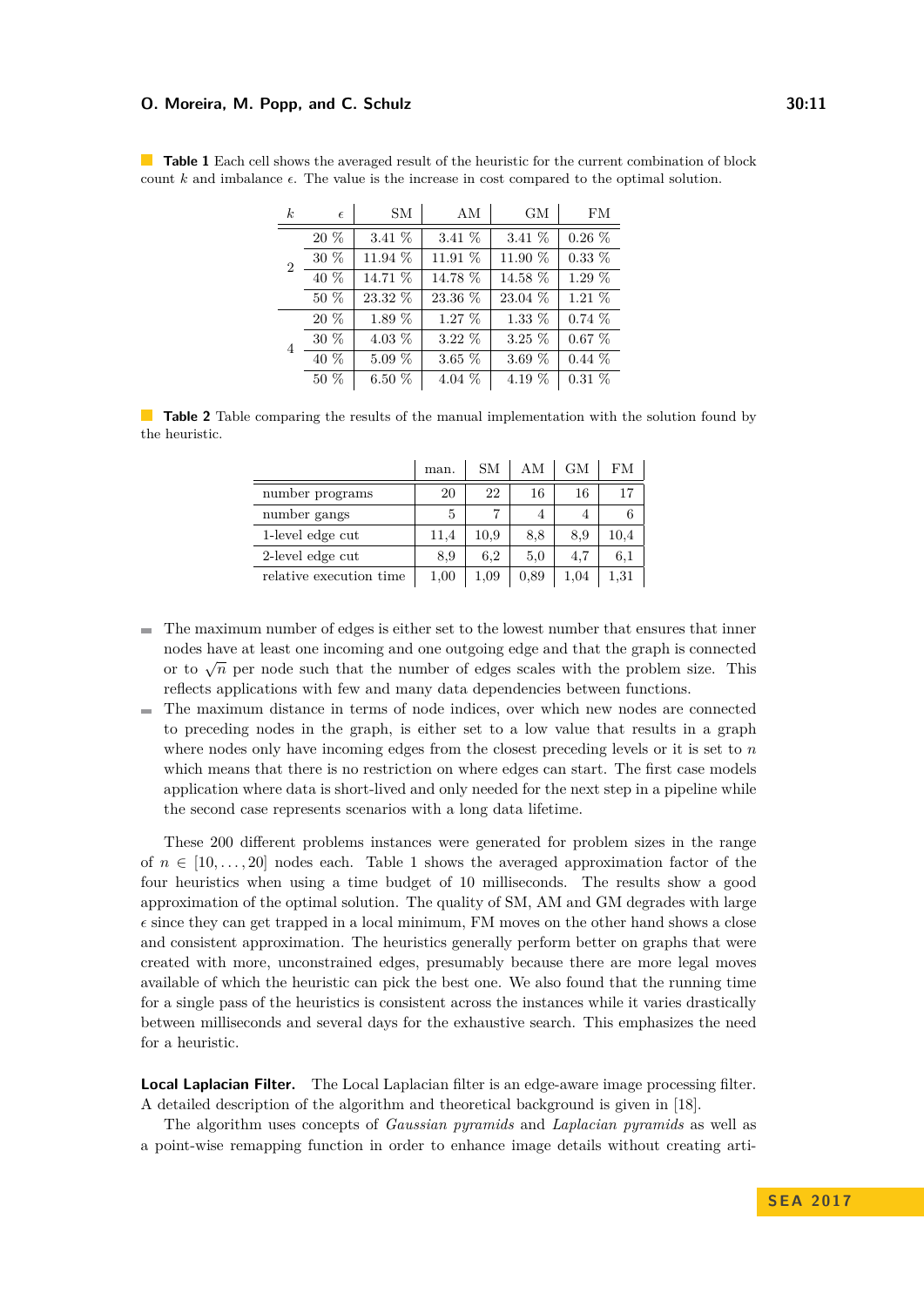#### **30:12 Graph Partitioning with Acyclicity Constraints**

facts. We model the data flow of the filter as a DAG where nodes represent simple function primitives, e.g. upsampling, downsampling and gaussian filtering for both image dimensions for each level of the pyramid generation. If there is a direct data dependency between two nodes, they are connected by an edge with a weight of the number of pixels of the corresponding buffer. The node weight is set to the program memory used by the primitive. The DAG has 72 nodes and 93 edges in total in our configuration. In an existing implementation, the primitives were grouped in a functional way (e.g. pyramid generation) by the developer into programs and then assigned to a total of five scheduling gangs. To evaluate the heuristics, we use a first pass with *L*max set to the size of the program memory to find a good composition of function primitives into programs. The resulting quotient graph is then used in a second pass where *L*max is set to the total number of PEs in order to find scheduling gangs that minimize external memory transfers. In this second step the acyclicity constraint is crucially important. In both passes, empty blocks were explicitly permitted to allow the heuristics to reduce the number of gangs. The time budget given to each heuristic is one minute. We also found that due to (desired) compiler optimizations, the final program memory size of a program can be smaller than the sum of its primitives. Since the entire process of partitioning, code generation and compilation is automated, we took advantage of this by slowly increasing  $\epsilon$  until the programs became too large. The results are shown in Table [2.](#page-10-1) The 1-level edge cut shows the amount of communication between programs, the 2-level edge cut between gangs, both in megapixels.

If our heuristics are able to reduce bandwidth requirements of the application, the execution time will improve on all platforms where bandwidth is the limiting factor. Although this is the case for the majority of embedded platforms, we wanted to know what happens if we take bandwidth out of the equation. We obtained cycle counts for each program with a cycle-true compiled simulator of the hardware platform. Since context switching is synchronized, the longest execution time of a program in a gang equals the gang execution time assuming the programs never have to wait for data from external memories. The table shows the sum of this optimistic execution time for all gangs relative to the manual implementation.

All heuristics improve the edge cut by at least 30%, thus the schedule will be superior on all platforms where the manual implementation is bandwidth-limited. In addition, by reducing edge cut, the AM and GM heuristics find partitionings that require fewer gangs. For AM, this improves execution time, so the schedule will be superior even if bandwidth is not the limiting factor. For GM, the heuristic makes an additional choice that reduces edge cut even further, but does not balance compute-intensive programs well and thus execution time is not improved. In conclusion, we see a strong improvement in bandwidth demand and at the same time, with the exception of FM, an execution time that is on a par with or better than a manual implementation even if bandwidth is not a concern. We conclude that our pure edge cut reducing heuristics are a good starting point for the development of gang scheduling algorithms.

**Random Geometric Graphs.** We now look at the scalability of our heuristics. We do this on *random geometric graphs* where nodes represent random points in the unit square and edges connect nodes whose Euclidean distance is below  $0.55\sqrt{\ln n/n}$ . This threshold was chosen in order to ensure that the graph is almost connected. These graphs were taken from [\[3\]](#page-13-21) and were initially undirected. We convert them into DAGs by directing edges from smaller to larger node ids. The graph rgg*X* has  $2^X$  nodes. We vary  $X \in [15, \ldots, 22]$ . The allowed imbalance was set to 3% since this is one of the values used in [\[26\]](#page-14-5). Figure [4](#page-12-1) shows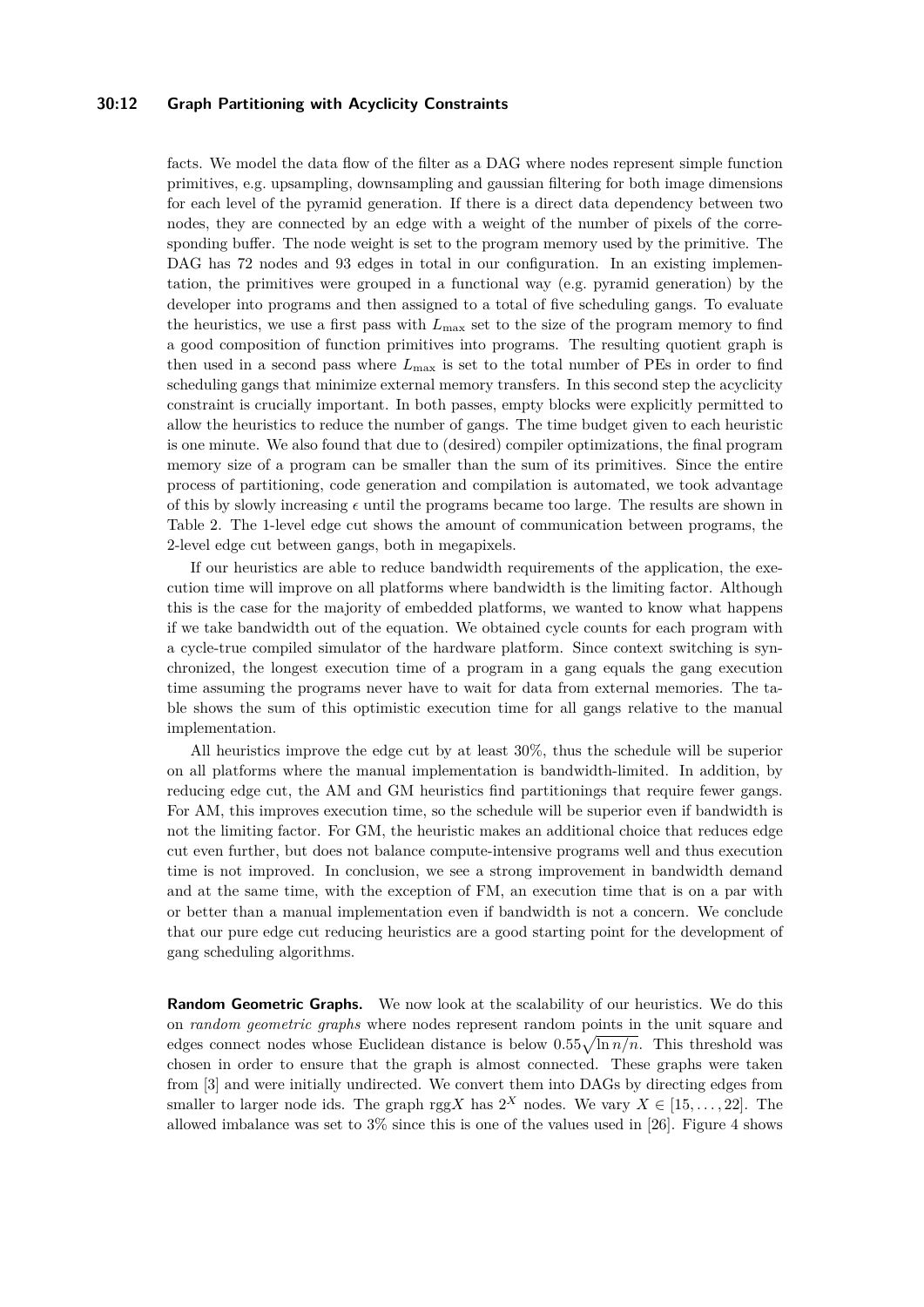**O. Moreira, M. Popp, and C. Schulz 30:13** 

<span id="page-12-1"></span>

**Figure 4** Graph showing the execution time of each heuristic and the relative edge cut on directed random geometric graphs rggX.

the averaged time required for 100 passes of each heuristic and the relative improvement in edge cut that was found for  $k = 8$  by the more advanced heuristics in comparison to the Simple Moves heuristic. The figure shows a linear growth in running time of our heuristics respective to number of nodes. The worst case complexity of FM moves was shown to be superlinear since it had to be assumed that all nodes are boundary nodes, which is not the case here. In fact, that FM only considers boundary nodes appears to improve the execution time compared to the other heuristics. We conclude that our algorithms scale well to large problems.

In another small experiment, we evaluated the quality of the solution found by the initial partitioning only. As expected, the best edge cut is always a fair amount larger than the one found by the heuristics, for example 29% compared to SM for the largest random geometric graph.

# <span id="page-12-0"></span>**7 Conclusion**

In this work we designed, implemented and evaluated new heuristics that partition streaming application graphs under constraints that are important for multiprocessor scheduling. It was shown that the constrained problem is NP-complete and that the heuristics yield good approximations of the optimal solution for small problem instances and have a linear growth for larger instances. In a simulation we could show the positive impact on communication volume of a real application for all heuristics and in one case even a reduction of execution time when bandwidth is not the limiting factor due to a reduction in number of scheduling gangs. The running time of the heuristics w.r.t. problem size is sufficient for this application domain, especially since the algorithms only need to run at compile-time. Also the communication volume was reduced by an extent that suggests that for future work it will be more rewarding to introduce additional objectives that help to improve gang execution time by better balancing compute-intensive kernels.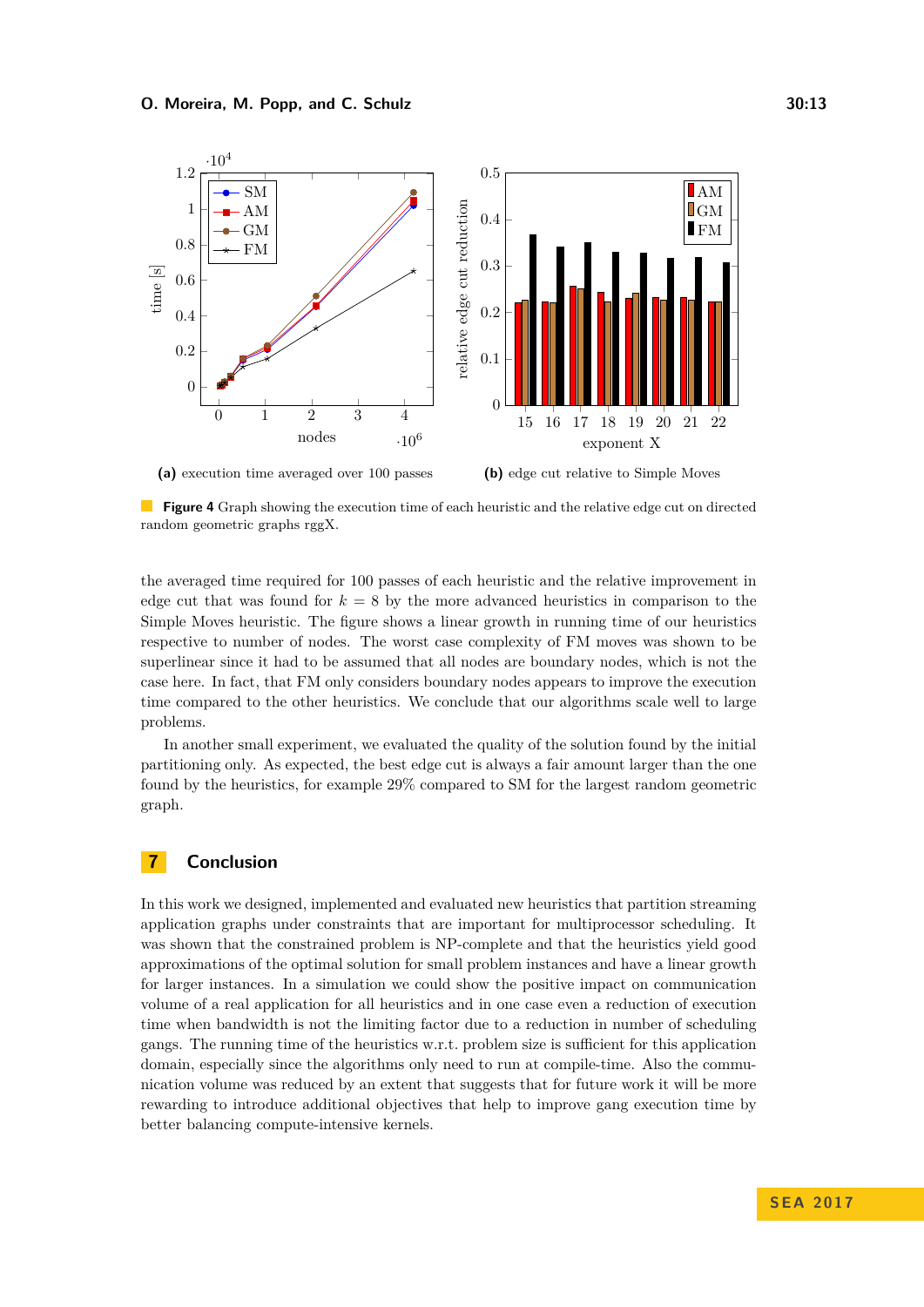### **References**

- <span id="page-13-10"></span>**1** A. Abou-Rjeili and G. Karypis. Multilevel Algorithms for Partitioning Power-Law Graphs. In *Proc. of 20th IPDPS*, 2006.
- <span id="page-13-18"></span>**2** K. Andreev and H. Räcke. Balanced Graph Partitioning. *Theory of Computing Systems*, 39(6):929–939, 2006.
- <span id="page-13-21"></span>**3** D. A. Bader, H. Meyerhenke, P. Sanders, C. Schulz, A. Kappes, and D. Wagner. Benchmarking for Graph Clustering and Partitioning. In *Encyclopedia of Social Network Analysis and Mining*, to appear.
- <span id="page-13-7"></span>**4** C. Bichot and P. Siarry, editors. *Graph Partitioning*. Wiley, 2011.
- <span id="page-13-5"></span>**5** A. Buluç, H. Meyerhenke, I. Safro, P. Sanders, and C. Schulz. Recent Advances in Graph Partitioning. In *Algorithm Engineering – Selected Topics,* to app.*, ArXiv:1311.3144*, 2014.
- <span id="page-13-13"></span>**6** C. Chevalier and F. Pellegrini. PT-Scotch. *Parallel Computing*, 34(6-8):318–331, 2008. [doi:10.1016/j.parco.2007.12.001](http://dx.doi.org/10.1016/j.parco.2007.12.001).
- <span id="page-13-4"></span>**7** D. G. Feitelson and L. Rudolph. Gang scheduling performance benefits for fine-grain synchronization. *Journal of Parallel and distributed Computing*, 16(4):306–318, 1992.
- <span id="page-13-19"></span>**8** C. M. Fiduccia and R. M. Mattheyses. A Linear-Time Heuristic for Improving Network Partitions. In *Proceedings of the 19th Conference on Design Automation*, pages 175–181, 1982.
- <span id="page-13-17"></span>**9** M. R. Gary and D. S. Johnson. Computers and intractability: A guide to the theory of np-completeness, 1979.
- <span id="page-13-14"></span>**10** J. Goossens and P. Richard. Optimal scheduling of periodic gang tasks. *Leibniz transactions on embedded systems*, 3(1):04–1, 2016.
- <span id="page-13-0"></span>**11** Khronos Group. The OpenVX API. <https://www.khronos.org/openvx/>.
- <span id="page-13-20"></span>**12** Khronos Group. The OpenVX Specification: Vision Functions. [https://www.khronos.](https://www.khronos.org/registry/OpenVX/specs/1.0/html/da/db6/group__group__vision__functions.html) [org/registry/OpenVX/specs/1.0/html/da/db6/group\\_\\_group\\_\\_vision\\_\\_functions.](https://www.khronos.org/registry/OpenVX/specs/1.0/html/da/db6/group__group__vision__functions.html) [html](https://www.khronos.org/registry/OpenVX/specs/1.0/html/da/db6/group__group__vision__functions.html).
- <span id="page-13-15"></span>**13** A. B. Kahn. Topological sorting of large networks. *Communications of the ACM*, 5(11):558– 562, 1962.
- <span id="page-13-8"></span>**14** G. Karypis and V. Kumar. A Fast and High Quality Multilevel Scheme for Partitioning Irregular Graphs. *SIAM Journal on Scientific Computing*, 20(1):359–392, 1998.
- <span id="page-13-2"></span>**15** E. A. Lee and D. G. Messerschmitt. Synchronous data flow. *Proceedings of the IEEE*, 75(9):1235–1245, 1987.
- <span id="page-13-11"></span>**16** H. Meyerhenke, B. Monien, and S. Schamberger. Accelerating Shape Optimizing Load Balancing for Parallel FEM Simulations by Algebraic Multigrid. In *Proc. of 20th IPDPS*, 2006.
- <span id="page-13-6"></span>**17** P. R. Panda, F. Catthoor, N. D. Dutt, K. Danckaert, E. Brockmeyer, C. Kulkarni, A. Vandercappelle, and P. G. Kjeldsberg. Data and memory optimization techniques for embedded systems. *ACM Transactions on Design Automation of Electronic Systems (TODAES)*, 6(2):149–206, 2001.
- <span id="page-13-3"></span>**18** S. Paris, S.W. Hasinoff, and J. Kautz. Local laplacian filters: edge-aware image processing with a laplacian pyramid. *ACM Trans. Graph.*, 30(4):68, 2011.
- <span id="page-13-9"></span>**19** F. Pellegrini. Scotch Home Page. [http://www.labri.fr/pelegrin/scotch](http://www. labri.fr/pelegrin/scotch).
- <span id="page-13-16"></span>**20** J. C. Picard and M. Queyranne. On the Structure of All Minimum Cuts in a Network and Applications. *Mathematical Programming Studies*, 13:8–16, 1980.
- <span id="page-13-1"></span>**21** E. Rainey, J. Villarreal, G. Dedeoglu, K. Pulli, T. Lepley, and F. Brill. Addressing systemlevel optimization with openvx graphs. In *Proceedings of the IEEE Conference on Computer Vision and Pattern Recognition Workshops*, pages 644–649, 2014.
- <span id="page-13-12"></span>**22** P. Sanders and C. Schulz. Engineering Multilevel Graph Partitioning Algorithms. In *Proc. of the 19th European Symp. on Algorithms*, volume 6942 of *LNCS*, pages 469–480. Springer, 2011.